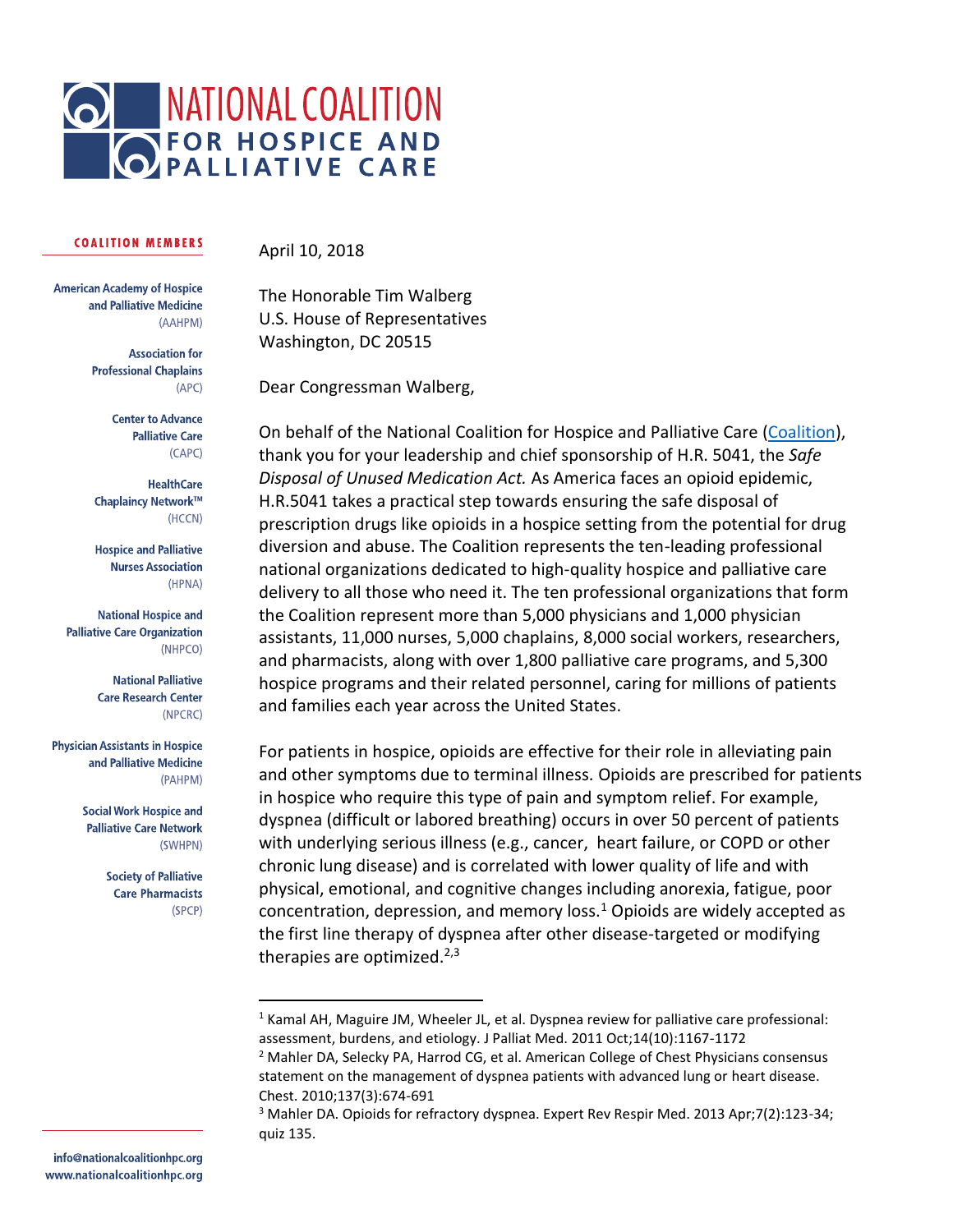

## **COALITION MEMBERS**

**American Academy of Hospice** and Palliative Medicine (AAHPM)

> **Association for Professional Chaplains**  $(APC)$

> > **Center to Advance Palliative Care**  $(CAPC)$

**HealthCare** Chaplaincy Network™ (HCCN)

**Hospice and Palliative Nurses Association** (HPNA)

**National Hospice and Palliative Care Organization** (NHPCO)

> **National Palliative Care Research Center** (NPCRC)

**Physician Assistants in Hospice** and Palliative Medicine (PAHPM)

> **Social Work Hospice and Palliative Care Network** (SWHPN)

> > **Society of Palliative Care Pharmacists** (SPCP)

info@nationalcoalitionhpc.org www.nationalcoalitionhpc.org

Unfortunately, after a hospice patient's death, leftover medication can sometimes be diverted and misused. Current law prohibits hospice programs from destroying or disposing of unused drugs unless authorized by state law. Grieving families are currently responsible for disposing of any leftover medication. This can increase the opportunity for diversion and unintentional misuse of opioid medications.

The *Safe Disposal of Unused Medication Act* H.R. 5041 would grant hospice organizations the legal authority to dispose of unused medication after a hospice patient's death, a measure that would not only ease the burden on the family, but also help prevent potential diversion or illicit use of these drugs. The Coalition strongly supports this legislation and encourages Congress to make two modifications to maximize its impact. We support the comments of the National Hospice and Palliative Care Organization (NHPCO)

- 1) **Change in Medication:** Specifically, in its current form, the legislation only allows hospice personnel to destroy medications *following* a patient's death. There are instances, however, where living patients may change medications or formulations (from pill to liquid for example), leaving unused medications in the home that could be diverted for misuse. We recommend the legislation's authority be modified to allow hospice employees to dispose of *any* unused medications during *any* time during the election of hospice if the patient no longer needs it.
- 2) **Hospice Employee:** Furthermore, we recommend refining the legislation to specify the clinical disciplines to which the authority would apply so that there is no confusion over which personnel would be permitted to destroy the medications. We recommend the authority to destroy medications include all members of the appropriate clinical hospice team.

Pain management is a cornerstone of quality hospice care. Our Coalition however is also very aware and concerned about the serious and growing public health crisis caused by the inappropriate use of opioids and supports evidence-based efforts to reduce harm and adverse events associated with such misuse. We want to ensure that legislation intended to reduce inappropriate use of opioids does not simultaneously create access barriers to pain management for patients for whom opioids are medically indicated and who are benefiting from such therapies. We believe H.R. 5041, the *Safe*